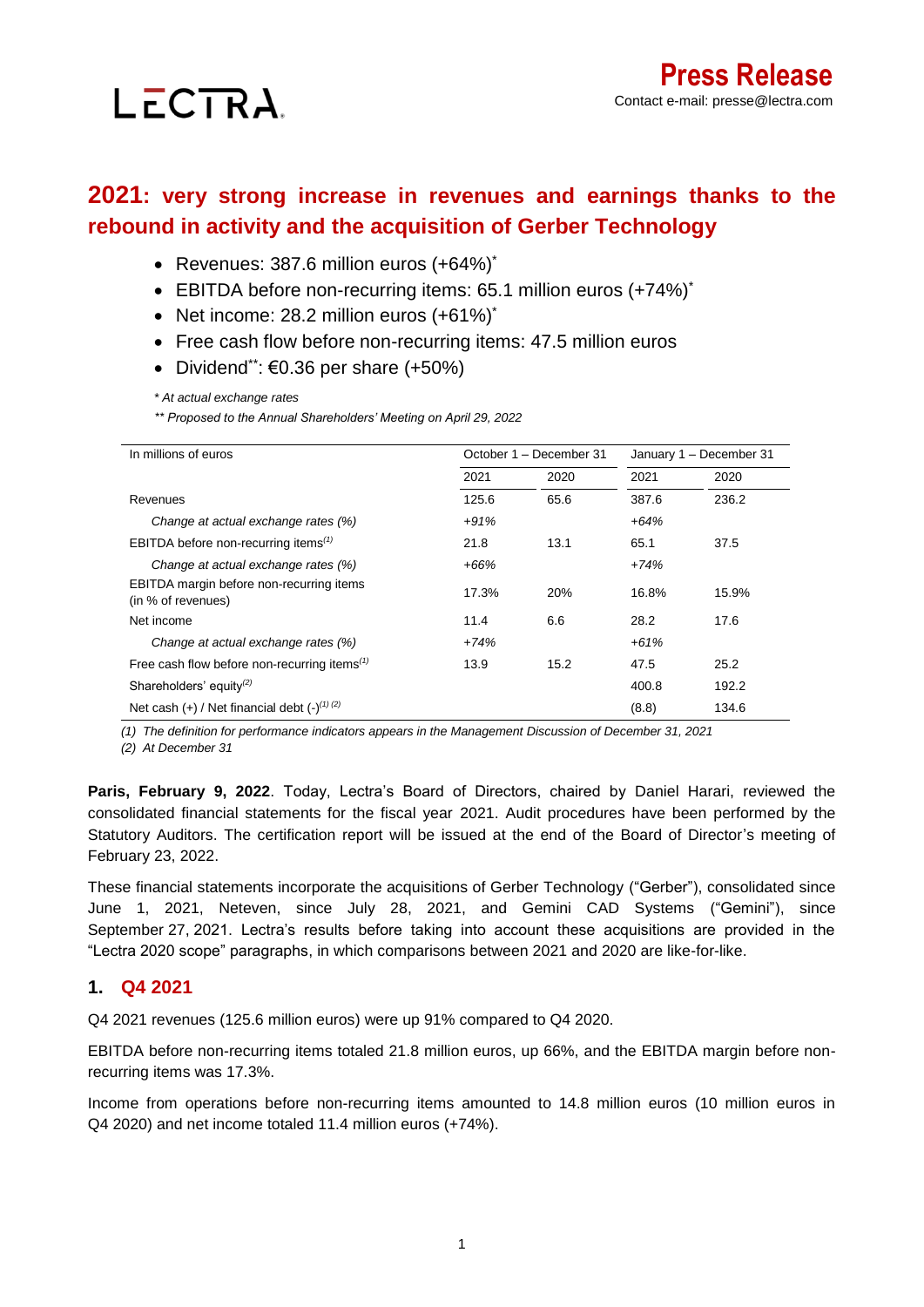

#### Lectra 2020 scope

Q4 confirmed the positive dynamic observed since the beginning of 2021.

Orders for perpetual software licenses, equipment and accompanying software, and non-recurring services (32.9 million euros) were up 16% compared to Q4 2020. The annual value of new software subscription orders amounted to 1.8 million euros (+57%).

Revenues (76.2 million euros) increased by 13% and income from operations before non-recurring items (11.9 million euros) increased by 5%.

#### **2. 2021**

#### Acquisitions of Gerber, Neteven and Gemini

On February 8, 2021, Lectra announced having entered into a Memorandum of Understanding to acquire the entire capital and voting rights of the US-based company Gerber Technology. It then announced, on June 1, 2021, having finalized this acquisition.

The Company then finalized on July 28, 2021, the acquisition of the French company Neteven, and finally announced on September 6, 2021, the signature of an agreement to acquire the entire capital and voting rights of the Romanian company Gemini (the press releases related to these acquisitions are available on the website Lectra.com).

If Lectra had completed the acquisitions of Gerber, Neteven and Gemini on January 1, 2021, then the Group would have reported pro forma revenues of 468 million euros, pro forma EBITDA before non-recurring items of 73 million euros, and a pro forma EBITDA margin before non-recurring items of 15.6%.

Very strong growth in results in a more favorable environment, but one that remains heterogeneous and uncertain

While activity and results for the full year 2021 reflected a rebound in activity and investment decisions by customers, along with successful deployment of the Group's new offers, the year remained marked by the consequences of the COVID-19 crisis, with periods of lockdowns and restrictions, often severe restrictions, alternating with periods of recovery, during the successive waves of the pandemic. The situation sustained a climate of uncertainty for the Group's customers.

The crisis has also led to supply difficulties and rising costs of certain raw materials, which affected the Group's manufacturing schedules and costs. It had a strongly negative impact on maritime transport, which caused delays in deliveries and sharply higher corresponding costs. In 2021, however, the Group has been able to limit the impact of these disruptions on its business and results.

Shortages of electronic components had a negative impact on production by the Group's automotive customers and, consequently, on the revenue from consumables and parts.

Revenues of 2021 (387.6 million euros) were up 64%. EBITDA before non-recurring items (65.1 million euros) increased by 74%, and the EBITDA margin before non-recurring items was 16.8%.

Gerber (since June 1), Neteven (since July 28) and Gemini (since September 27) have contributed 106.6 million euros, 1.4 million euros and 0.5 million euros to revenues, respectively. Gerber's contribution to EBITDA before non-recurring items was positive 13.3 million euros, Neteven's and Gemini's contribution was 0.2 million euros overall.

Consolidated income from operations before non-recurring items totaled 44.4 million euros. This included a 6-million-euro charge for amortization of intangible assets arising from the acquisitions of Gerber, Neteven and Gemini.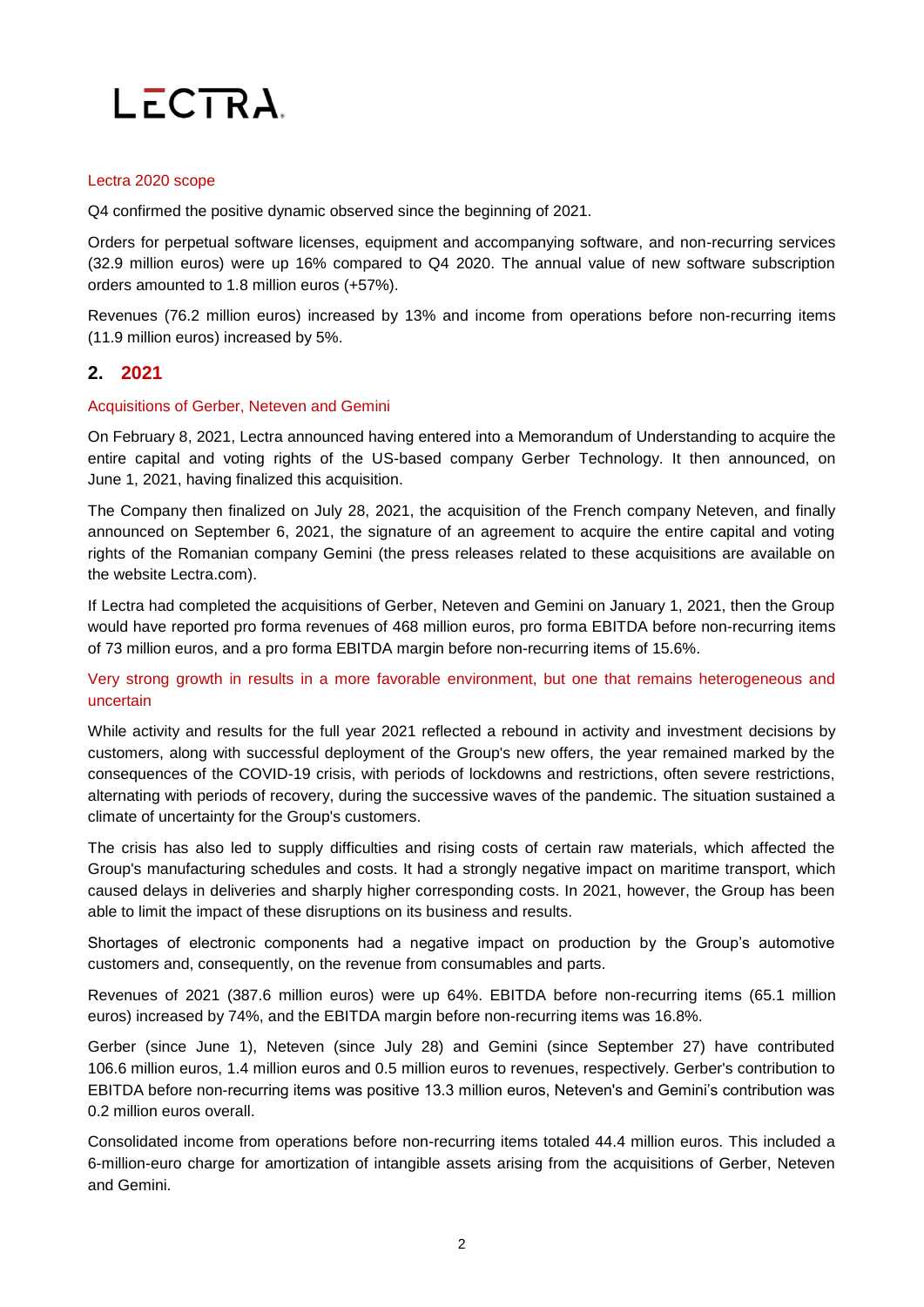# LECTRA.

After a non-recurring net charge of 6.1 million euros for fees and other income and expense items relating to the acquisition of Gerber, income from operations amounted to 38.3 million euros.

Net income (28.2 million euros) was up 61%.

Free cash flow before non-recurring items came to 47.5 million euros (25.2 million euros in 2020). This sharp rise is attributable mainly to the improvement in business activity and higher income from operations. After disbursement of 8 million euros, in respect of fees and other related expenses in connection with the acquisition of Gerber, free cash-flow amounted to 39.5 million euros.

#### Balance sheet at December 31, 2021

Consolidated shareholders' equity amounted to 400.8 million euros (192.2 million euros at December 31, 2020). This increase is explained mainly by the capital increase carried out for the purpose of the acquisition of Gerber in the total amount of 165.3 million euros.

At December 31, 2021, the Group's net financial debt stood at 8.8 million euros, consisting in financial debt of 139.4 million euros and available cash of 130.6 million euros.

The working capital requirement at December 31, 2021 was a negative 31.5 million euros.

#### Lectra 2020 scope

Orders for perpetual software licenses, equipment and accompanying software, and non-recurring services (117.8 million euros) increased by 44%. The annual value of new software subscription orders (6.1 million euros) more than doubled compared to 2020.

Revenues (279.1 million euros) increased by 19% (+18% at actual exchange rates) compared to those of 2020, which had suffered the effects of the health crisis.

Revenues from perpetual software licenses, equipment and accompanying software, and non-recurring services (107.6 million euros) increased by 40%, those from recurring contracts (102.9 million euros) by 4% and those from consumables and parts (68.6 million euros) by 18%.

Income from operations before non-recurring items (40 million euros) increased by 61% compared to 2020 (+56% at actual exchange rates) and the operating margin before non-recurring items (14.3%) was up 3.8 percentage points (+3.4 percentage points at actual exchange rates).

### **3. 2020-2022 STRATEGIC ROADMAP: SECOND PROGRESS REPORT**

The Lectra 4.0 strategy was launched in 2017 with the aim of positioning the Group as a key Industry 4.0 player in its markets before 2030. It has been implemented to date through two consecutive strategic roadmaps.

The first roadmap, for 2017-2019, established the key fundamentals for the future of the Group, notably the successful integration into its new offers of the key technologies for Industry 4.0 (cloud computing, the Internet of Things, big data and artificial intelligence), the strengthening of the Executive Committee, the reorganization of subsidiaries into four main regions, and the launch of the first software offers in SaaS mode.

The second roadmap, for 2020-2022, was published in the financial report dated February 11, 2020. It is designed to enable Lectra to capture the full potential of its new offers for Industry 4.0, while delivering sustainable, profitable business growth.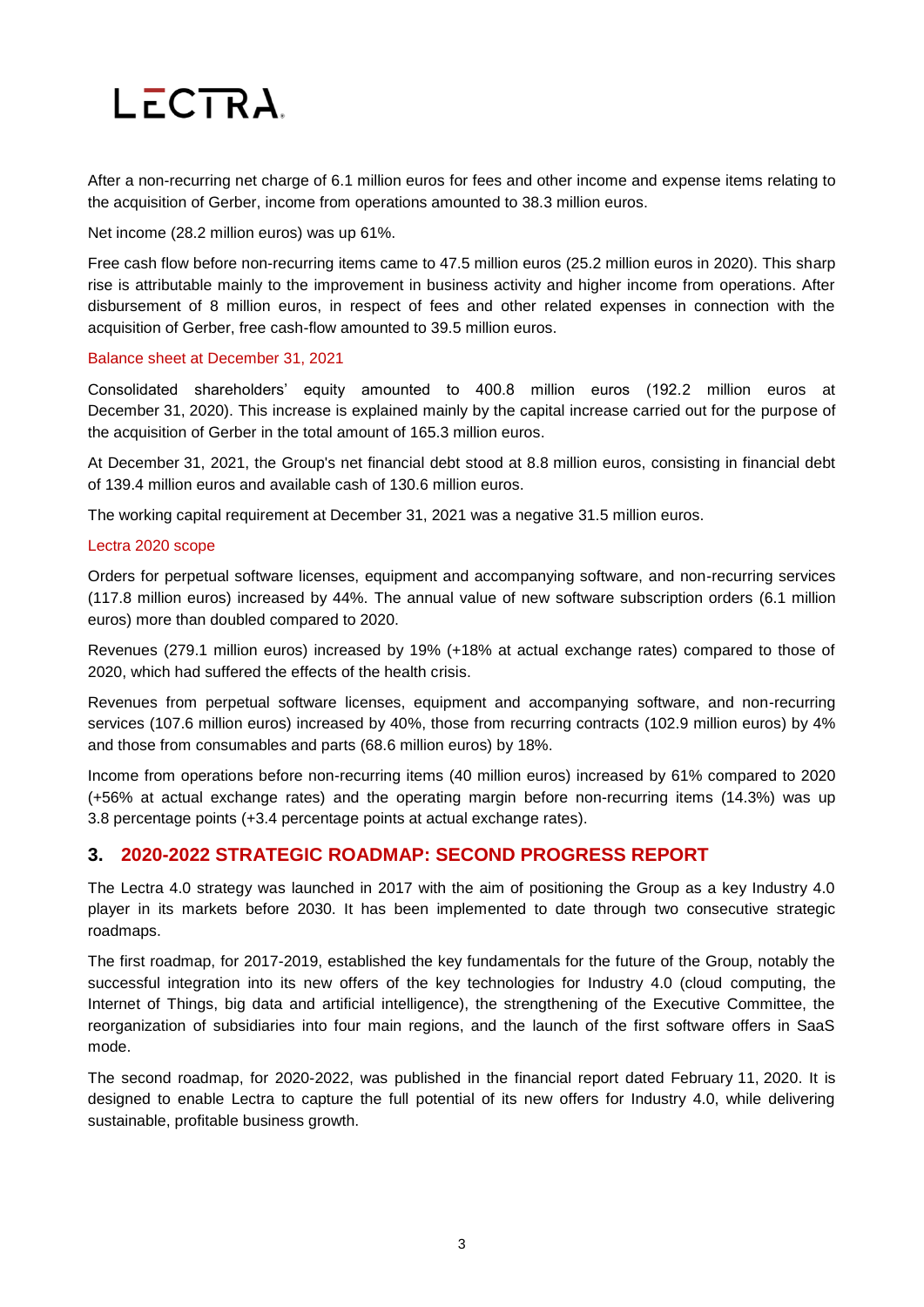

Despite the consequences of the economic crisis caused by the COVID-19 pandemic, the objectives of the 2020-2022 strategic roadmap remain unchanged. The only adjustments to the original objectives are in the growth targets for the end of the three-year period – notably following the acquisition by Lectra of Gerber, Neteven, and Gemini.

The Lectra 4.0 strategy, and each of the main chapters in the strategic roadmap for 2020-2022, are summarized in the financial report at December 31, 2021, which is available on Lectra.com.

The financial objectives that the Group set itself for 2022 are provided in the "Outlook" chapter of this press release.

### **4. DIVIDEND AT €0.36 PER SHARE**

The Board of Directors will propose to the Shareholders' Meeting of April 29, 2022, the payment of a dividend at €0.36 per share in respect of fiscal year 2021.

# **5. OUTLOOK**

While uncertainties persist regarding the evolution of the pandemic and its impacts on the macroeconomic environment (e.g., inflation, difficulties in the automotive industry, and transportation costs), and could continue to weigh on investment decisions by the Group's customers, still the rebound in orders and in earnings recorded in 2021 have confirmed the relevance of Lectra's strategy and the strength of its business model.

The acquisitions made in 2021, and particularly the acquisition of Gerber, give the Group a new dimension and open new perspectives.

At the same time, the new offers for Industry 4.0 are increasingly contributing to revenues and earnings.

Finally, the very strong balance sheet, with shareholders' equity of 400 million euros and net financial debt held at 9 million euros at December 31, 2021, enables the Group to implement its long-term strategy in a serene manner.

#### Financial objectives for 2022

In the February 8, 2021, announcement of Lectra's proposal to acquire Gerber, the Group reported on the 2022 financial objectives for the combined entity: returning to the level of combined revenue achieved by Lectra and Gerber in 2019 (482 million euros) and generating an EBITDA margin before non-recurring items in the range of 17% to 20% by adding the expected synergies to the operational performance of the two groups.

Lectra subsequently acquired Neteven and Gemini, the rebound in activity in 2021 was greater than the Group expected, and the dollar strengthened against the euro.

In light of the above, the Group has raised its objectives for 2022, with revenues in the range of 508 to 556 million euros (+ 31% to + 43% at actual exchange rates) and EBITDA before non-recurring items in the range of 92 to 104 million euros  $(+ 41\%$  to  $+ 60\%$  at actual exchange rates).

These objectives were prepared on the basis of the closing exchange rates on December 31, 2021, and particularly \$1.13 to the euro.